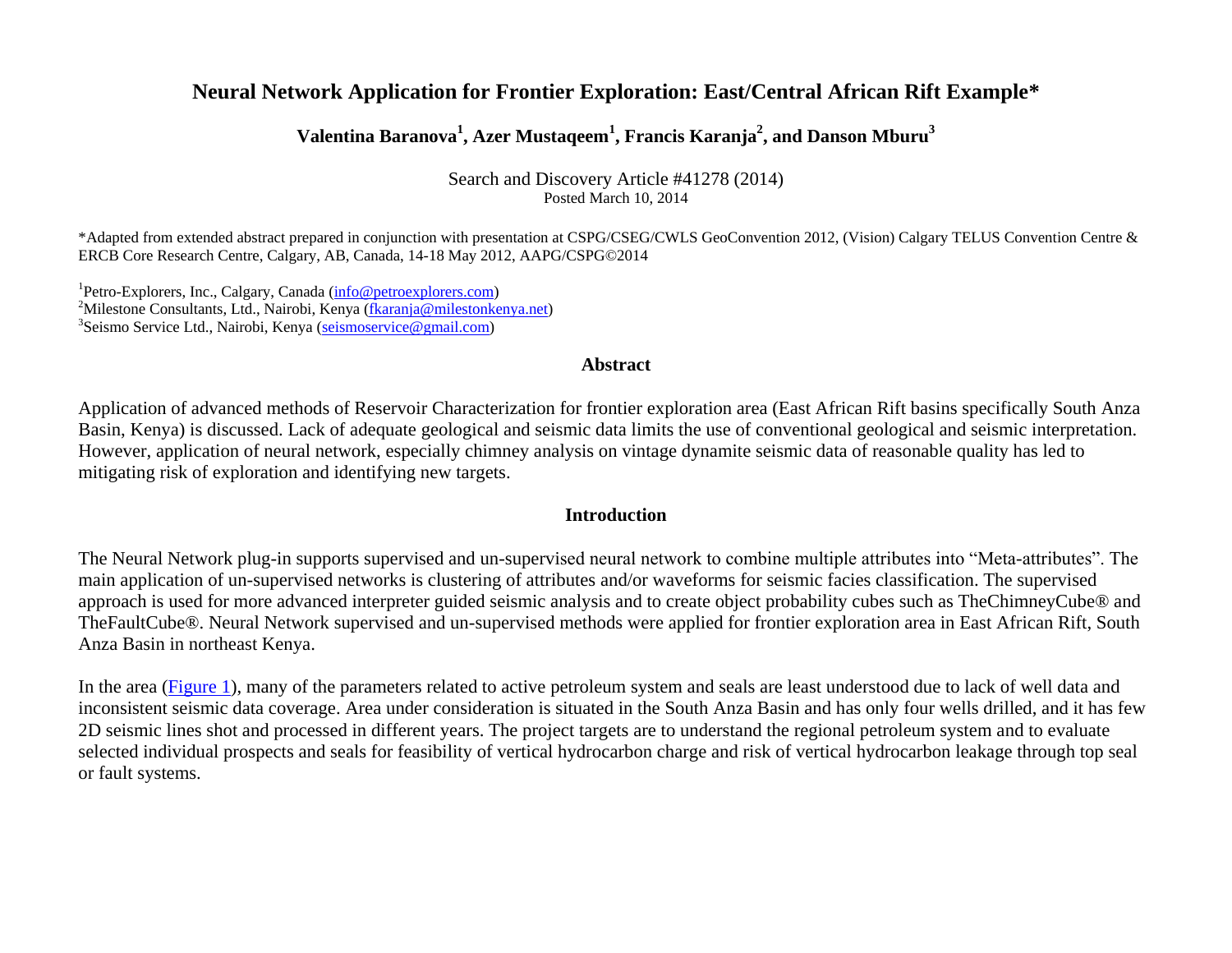## **Method**

The chimney processing methodology involves picking examples of highly probable gas chimneys and non-chimneys on seismic sections. Non-chimneys are often picked in chaotic seismic facies and faults not associated with hydrocarbon migration to distinguish the chimneys more clearly. In total, approximately several hundred chimney and non-chimney locations were interpreted on multiple 2D lines in the dataset. At these locations, a selection of seismic attributes were extracted and fed to the neural network engine, along with the user-interpreted chimney and non-chimney points. The neural network learns to correlate certain combinations of attributes with positive or negative identification of gas chimneys.

Chimney Analysis is a type of neural network, which is an intelligent mix of a number of seismic attributes related to the effects of vertical hydrocarbon migration [\(Figure 2\)](#page-4-0). Each attribute carries a partial correlation to the vertical migration. By integrating the attributes, the software manages to create a stacking effect where these attribute reinforce each other. The examples of attributes used for the Chimney analysis in this project are Similarity, Simple Chimney Attribute, Polar Dip, RMS (Root Means Square), Filter Residual, Average Frequency, Frequency Wash-Out Ratio, Average Frequency. The results obtained then are compared with the chimney interpretation model, which shows the type of chimneys and the risk associated to each trap type.

#### **Examples**

Petroleum Exploration in Kenya has been sporadic and started in 1950s when BP and Shell started their program in the northern part of the Lamu Basin. Until now, various companies put a lot of efforts in discovering hydrocarbon deposits. However, no proven reserves of hydrocarbons have yet been discovered. There are 36 blocks in four sedimentary basins. Two blocks in the South Anza Basin have been selected for this project for further development. Initial exploration program has been set up. 2D seismic lines of different vintages along with the data of four wells drilled in different years are available for interpretation along with numerous geological and tectonic data and reports.

The question of feasibility applying chimney analysis to the project dataset has been under discussion since the start of the project. There are many indications on hydrocarbon vertical migration in this dataset. On the seismic lines, chimneys often exhibit conical shapes of vertical effects and show as incoherent or hummocky signature on coherency/similarity sections. There are many chimney-look areas on almost every seismic line we had received which shows an active migration system in the uplifted and reactivated fault zones. Based on the discussion above and having in mind our many years of experience we could distinguish them in comparison to fault shadows and surface static effects.

Set of 2D seismic lines available has been divided into three groups in accordance with their vintage. Then, one test line out of every group has been chosen in order to train neural network which has been then applied for the whole group. As a result, we have chimney on all seismic lines. The integration of all the results into three dimensional maps and years of geological and geophysical experience allows better understanding of the hydrocarbon migration and trapping system ahead of any further well tests.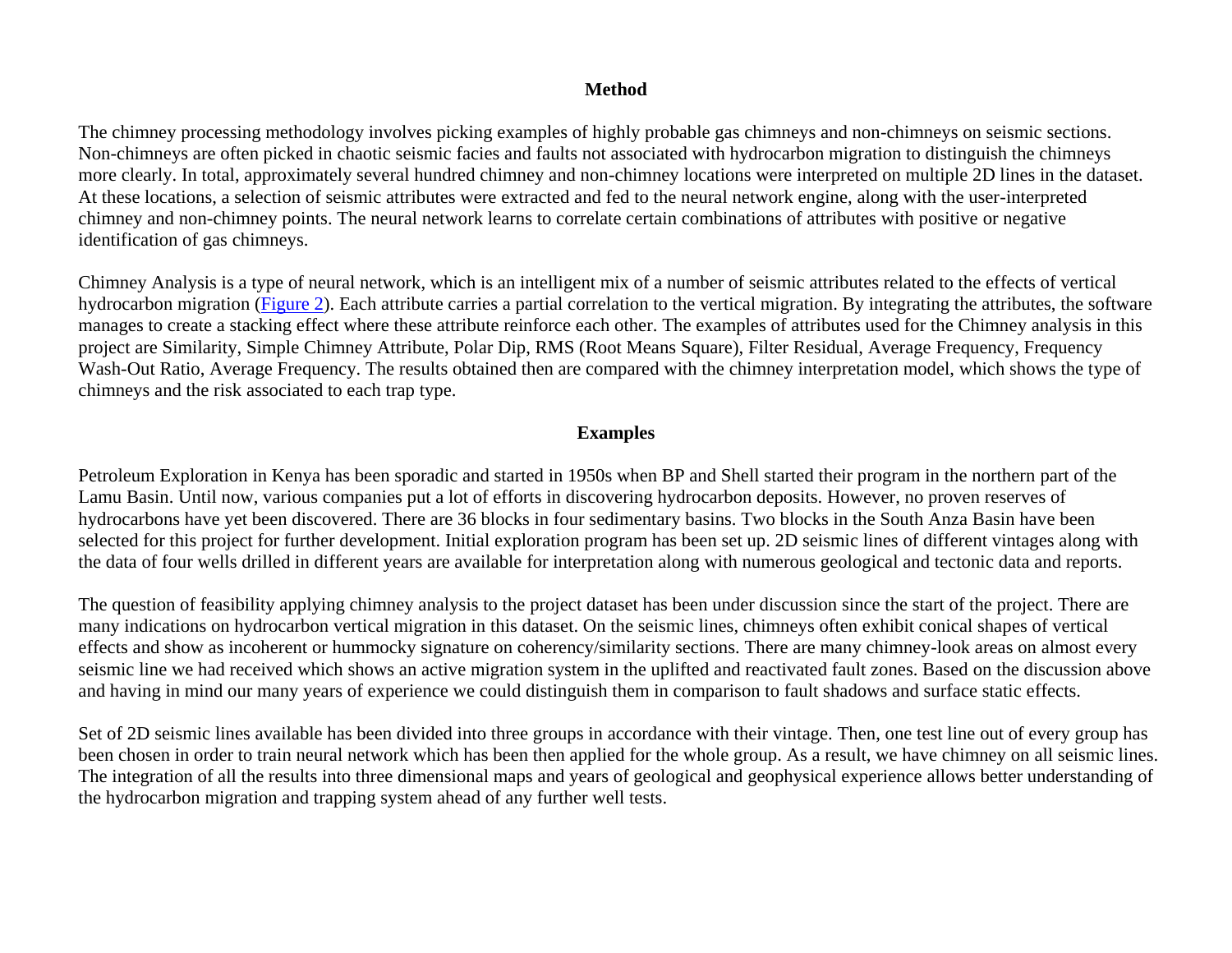#### **Conclusions**

The results of chimney analysis are compared with the chimney interpretation model, which shows the type of chimneys, and the risk associated to each trap type. We have strong evidence of fault related chimneys for this basin. Ranking of the leads have been divided into three categories: 1) good leads, leads supported by good evidence of charge and seal; 2) questionable leads, when some questions about structure, charge, or seal could be confirmed by 3D seismic data; and 3) high risk leads, where chimney results indicate high risk of seal or charge failure. Based on chimney analysis for South Anza Basin we narrowed down the area of approximately 2,300 km<sup>2</sup> for further 2D and 3D seismic acquisition, covering new focus area containing several highly prospective leads. In conjunction with burial curves and geological insight, the target areas with migration pathways and possible source rocks were remodeled in association with the chimney results.

# **Acknowledgements**

Authors are grateful to dGB Earth Sciences for in-depth consultation and assistance in completing the project and Vanoil Energy (Kenya) for allowing presenting the results of this project.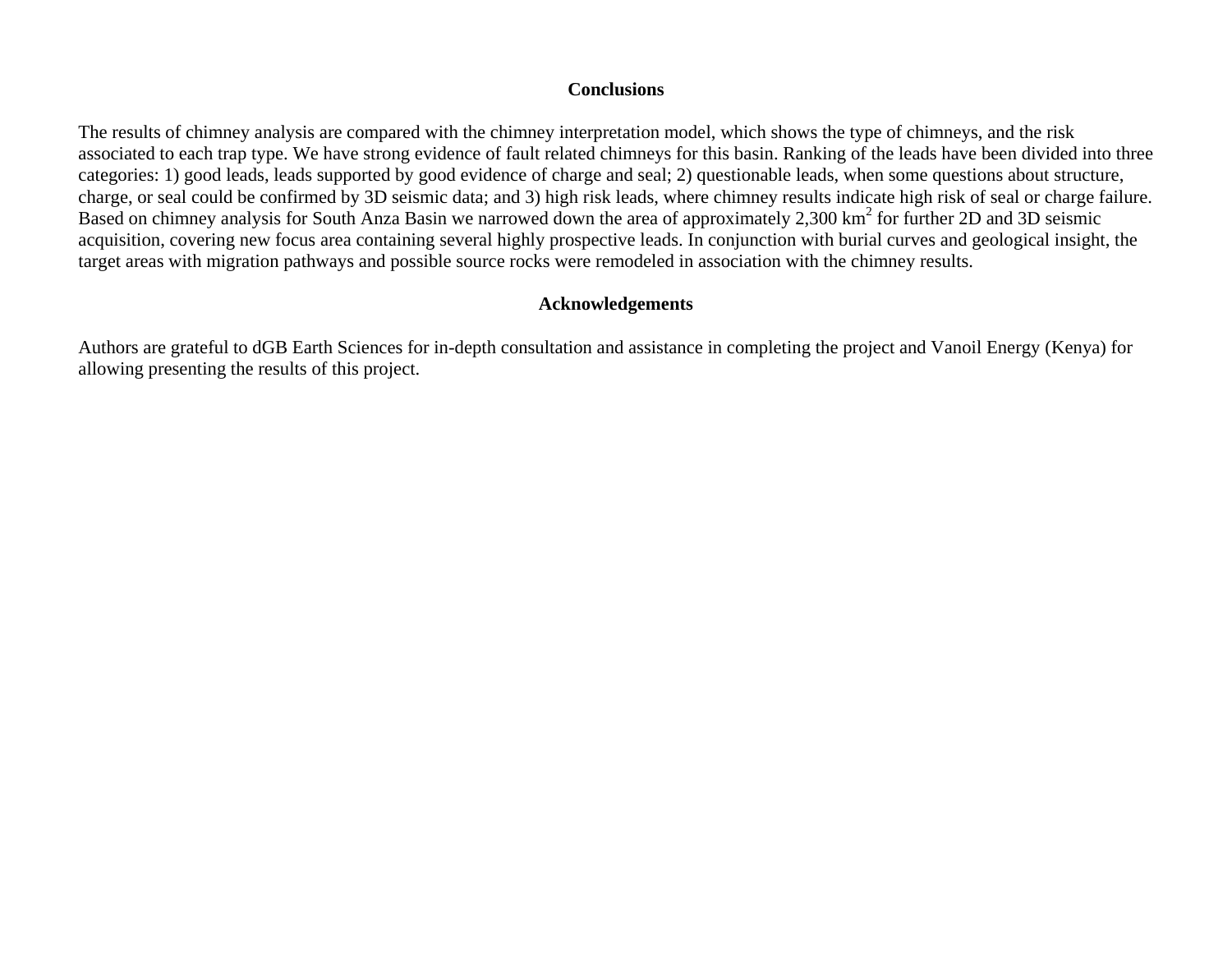<span id="page-3-0"></span>

Figure 1. East Africa Rift system (South Anza Basin - Anza Rift)